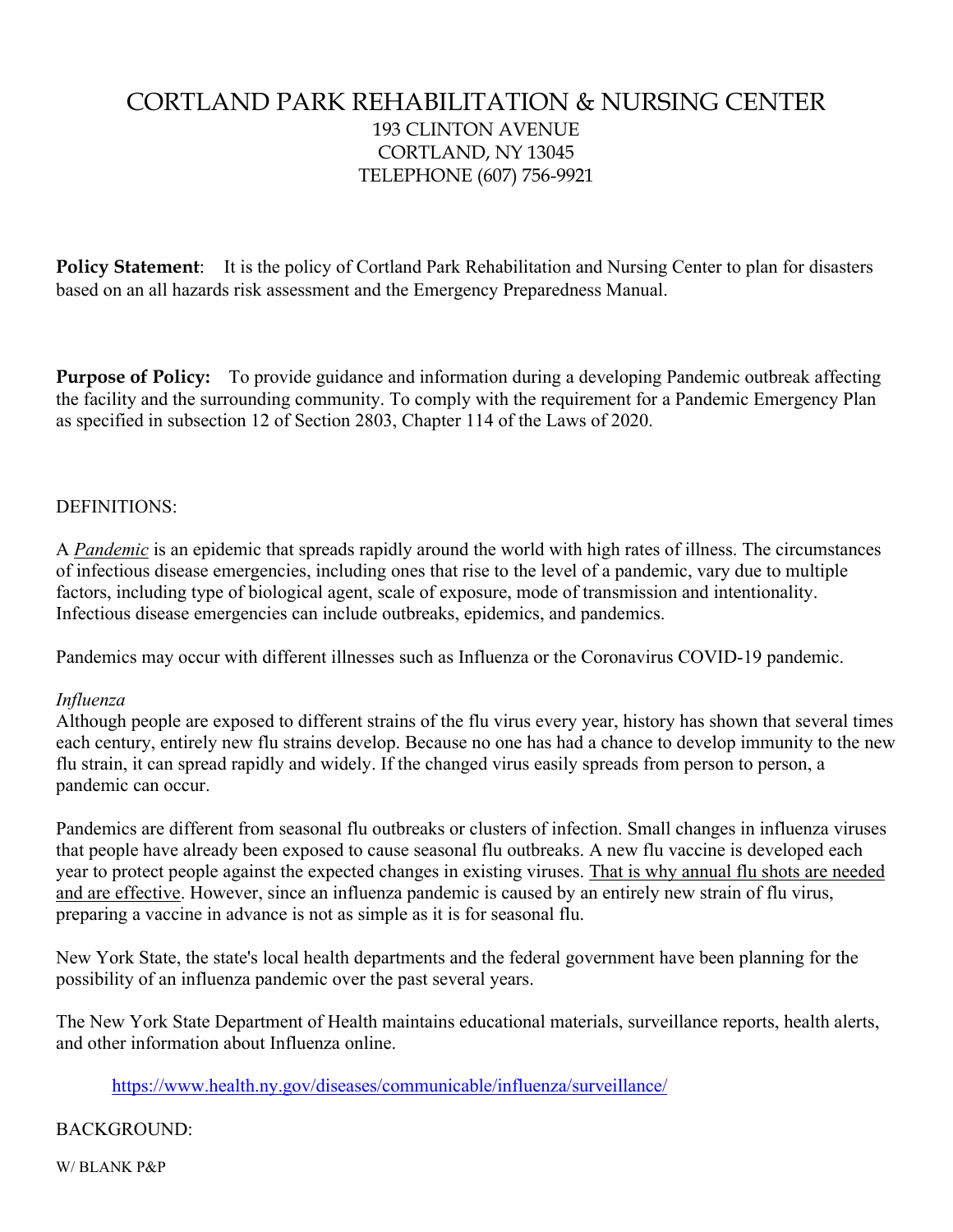This plan is in addition to, not in place of, the entire Emergency Preparedness Manual and Plan developed by the facility. The manual already addresses many concerns with a pandemic emergency. These are additional guidelines and reminders of policies found elsewhere. The plan provides recommendations. The ultimate decision of policy formation at the time of an emergency falls to facility leadership and some decisions may vary from documented policy.

## PROCEDURE/IMPLEMENTATION:

- 1. The facility has a COMMUNICATION plan in place for the COVID-19 pandemic. See policy "Communication during COVID-19 Policy." The plan includes updating family members upon a change in condition and all representatives weekly.
- 2. The facility maintains policies on immunizing employees, residents, and visitors.
- 3. Staff is educated on infectious diseases including reporting requirements, exposure risk, symptoms, prevention, and infection control, correct use of personal protective equipment and State and Federal Regulations based on their job title and responsibilities. Education is provided upon hire, annually, and as needed with new pandemics.
- 4. Signage will be posted describing cough etiquette, hand washing, and other hygiene measures in highly visible areas.
- 5. All residents are encouraged to receive the annual Influenza Vaccine and other immunizations unless medically contraindicate. See Infection Control Manual for policy.
- 6. All Employees, Contracted workers, and Volunteers are encouraged to receive the annual Influenza Vaccine unless medically contraindicate. See Infection Control Manual for policy.
- 7. Key members of Administration and Nursing leadership will maintain updated contact information on the NYS Health Commerce System (HCS). DOH sends out surveillance reports and alerts to health emergencies including Pandemics.
- 8. The facility maintains infection control policies and procedures which are reviewed annually and updated as needed. Education, surveillance, and auditing enforce policies.
- 9. Environmental control/ cleaning and disinfecting of isolation rooms are performed in accordance with any applicable NYSDOH, EPA and CDC guidance.
- 10. The facility maintains a stock of medications and medical supplies adequate to meet the demands of an outbreak for residents and staff. See the Emergency Preparedness Binder for additional information. The facility will maintain or contract to maintain a 60 day supply of: N95 respirators, Face shields, eye protection, gowns, gloves, masks, and hand sanitizer. The supplies may be kept off site. The facility maintains contracts with supply vendors to re-supply the stock as it is utilized.
- 11. Infectious disease surveillance is conducted by the Infection Control Practitioner to identify background rates of infection and detect significant increases in observed rate. Outbreaks are reported to the DOH and local epidemiologist per required guidelines utilizing the HERDS system. (See reporting policy).
- 12. A plan will be put in place to provide for staff testing for potential illness based on the outbreak observed and risk of exposure. Testing may occur at the facility if CLIA approved.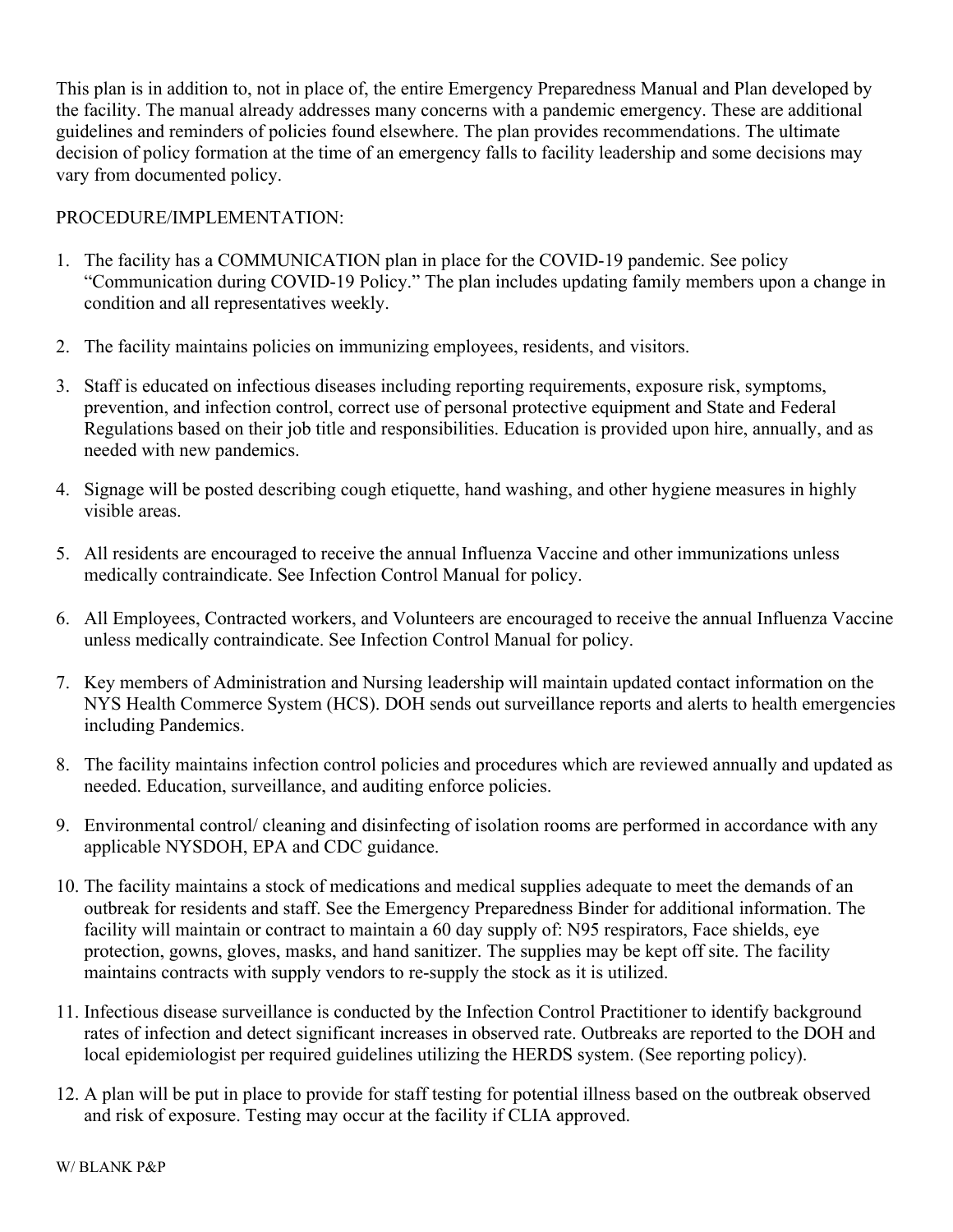- 13. Staff monitors news reports for updated information during an actual pandemic. Watch for information on vaccine development. It is likely that high risk people including health care workers will be the first to be vaccinated while our resident population may need to wait for increased production.
- 14. Provide re-education to all affected persons on the importance of good handwashing and infection control practices. Donning and Doffing all PPE education is provided upon hire, annually, and as needed.
- 15. Residents will be cohorted and or isolated based on the characteristics of the epidemic illness with the goal of reducing potential exposure while maintaining the right for readmission for those residents who require hospitalization. Residents may be transferred if the facility is unable to cohort safely. The nursing department with medical consultation determines the process for cohorting. The DOH will be notified if the facility is unable to properly cohort residents.
- 16. Residents who require transfer out of the facility will have their place maintained and be allowed back as soon as they are medically stable and the facility is able to provide the level of services they require. The resident will be given priority to return to the same unit they were on if they desire.
- 17. Staff will be designated to work with resident cohorts with as little floating as possible. Staff who have been exposed, and likely immune to a virus, may be assigned to affected units.
- 18. The facility maintains policies on staffing concerns including an emergency staffing plan. If staffing does not allow the level of care needed to be provided, transfer to another location will be instituted.
- 19. Many businesses and schools may close during the crisis. The facility should make its resources available to support employees and volunteers as well as residents. Schedules may need to be flexible and duties may need to change based on things outside the control of the facility such as school closures.
- 20. Facility visitation and access may be limited to protect staff and residents from the public and to protect the public from infected residents. Limitations will be posted in visible areas.
- 21. The medical team will be consulted and made aware of the developing event. Consult with the Medical Director as needed for orders and treatment for affected persons. A vaccine may be several months in the making and care should be supportive of symptoms. Antivirals may be helpful in some cases. Therapeutic treatments that do not cure the disease but reduce symptoms may be utilized.
- 22. Review the attached "Pandemic Influenza Frequently Asked Questions" from the DOH. Make copies available in a public area for all. The annual VIS will be provided to residents or their representatives when consent is obtained for vaccination.
- 23. People will naturally begin their own research as the crisis develops. Educate and encourage them to go to reputable websites such as the CDC, NYS DOH, Local Health Department, and the Department of Homeland Security. Prepare a reference sheet with their contact information and make it available to all.
- 24. Maintain contact with the local Cortland County Health Department. The facility may wish to consider collaborating with the health dept. to set up a vaccination "POD" site as vaccinations are developed. A POD is a location where community members can go to be vaccinated. The trailer in the back of the building could be emptied quickly and a site setup.
- 25. As the pandemic resolves, a plan to re-implement restrictions and recover normal operations will be put in place based on the current procedures with the goal of maintaining safety while balancing the impact on